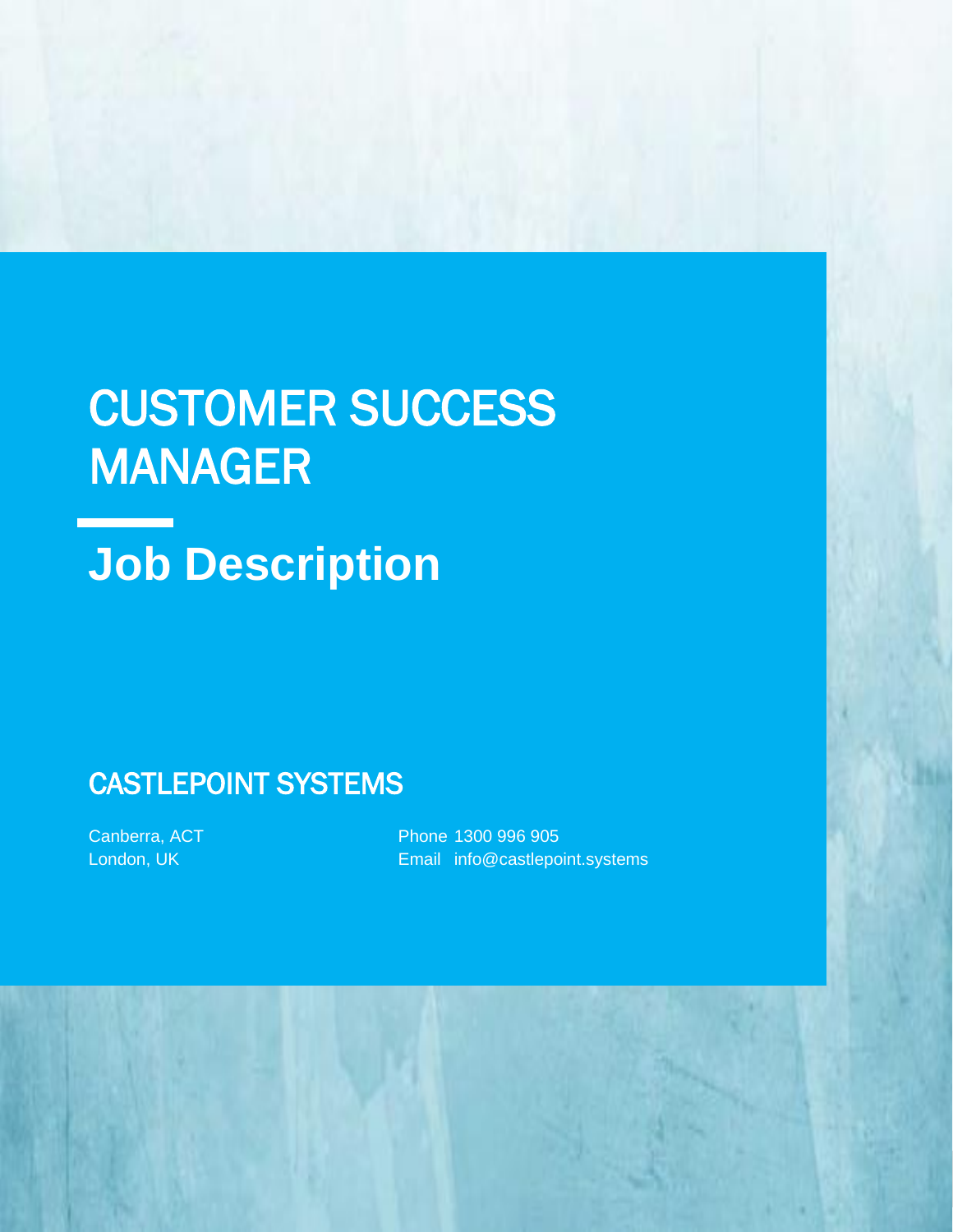

# **CUSTOMER SUCCESS MANAGER JOB DESCRIPTION**

#### **Contents**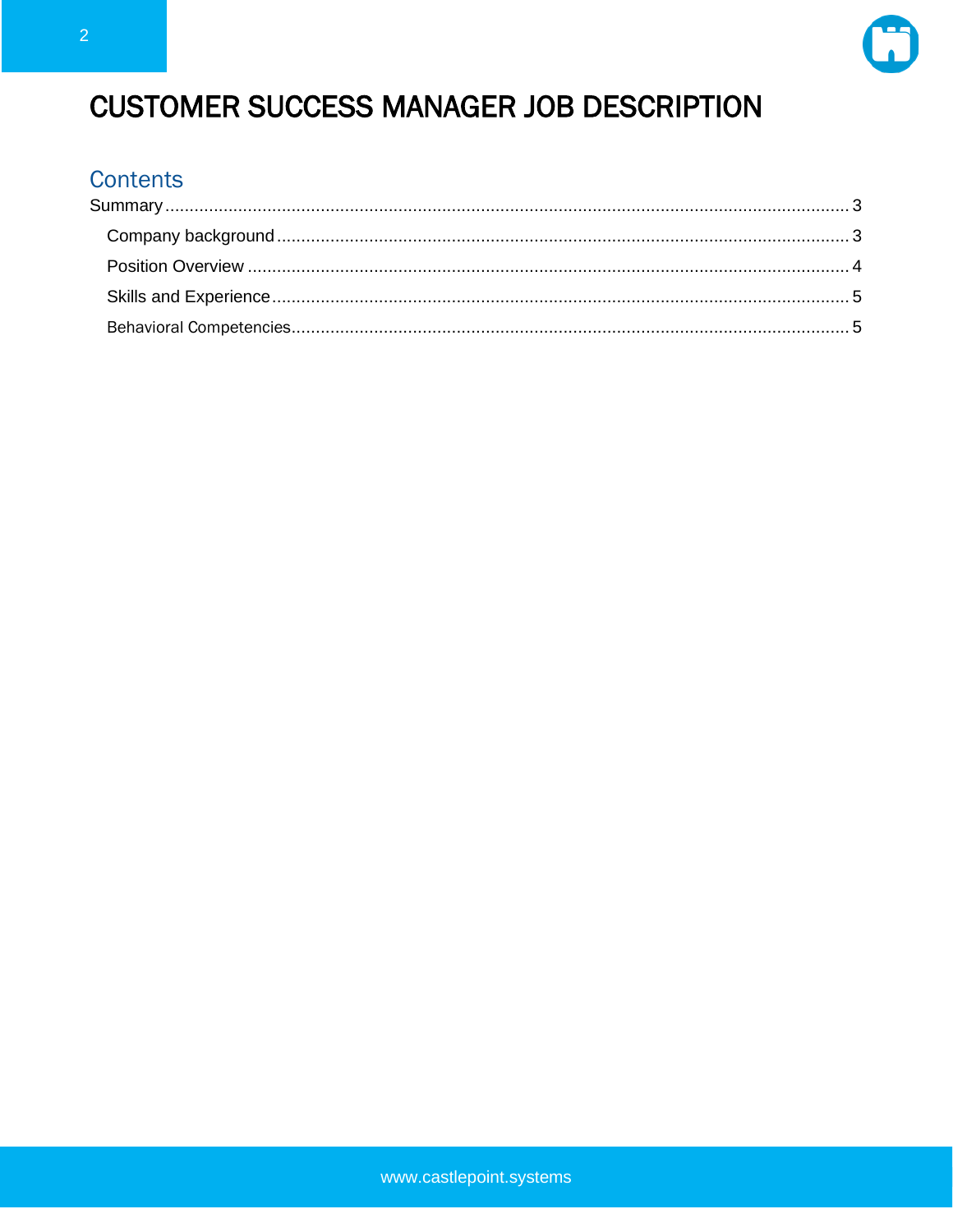

# <span id="page-2-0"></span>**Summary**

| <b>Job Title</b>  | <b>Customer Success Manager</b>                                         |
|-------------------|-------------------------------------------------------------------------|
| Job Type          | Full-time, ongoing; flexible work hours available                       |
| Location          | On site in the Canberra office at Bruce; provision for some remote work |
| <b>Reports to</b> | <b>GM Growth and Customer Success</b>                                   |
| Remuneration      | \$95,000.00 per annum excluding superannuation                          |

### <span id="page-2-1"></span>Company background

Castlepoint is a multi-award-winning, disruptive solution that provides command, control, and compliance over all information, in every system, through a single pane of glass. Castlepoint reads, registers, classifies, and manages information from all systems in a network, using Artificial Intelligence.

Castlepoint Systems is dedicated to ensuring that our operations are conducted ethically, in accordance with applicable laws and best practices, and in the best interests of our clients, our community, and the environment. Our vision is to make the world a better place by changing the way organisations manage information, so that people, communities, and companies are safer and smarter.

We have committed to becoming an employer of choice, one that attracts likeminded, hardworking people through flexibility and other real, developmental benefits that improve the lives of our staff. We are a feminist company, and believe strongly in supporting men and women to take equal roles in the workplace and at home. We enforce pay equity, and pay superannuation throughout parental leave. We seek to employ people who represent community demographics, including younger and older people, indigenous people, migrants, people with a disability, and LGBTQIA+ people. We also provide a fantastic working environment, with meals provided, sit/stand desks for all staff, modern equipment, free parking, multiple workspaces (including outdoor), in a leafy and accessible central location. We support flexible and remote work, but you will need to be based in Canberra for this role.

To help ensure that our employees can enjoy a high standard of living, we aim to pay above the market rate for their skills, qualifications, and experience level. We then invest heavily in our people with formal Development Plans, reviewed twice-yearly, committing to internal mentoring, paid training, and other development opportunities with a goal of continually increasing their marketability. As employee skills increase, we assign more responsibilities, and we then adjust their wages and titles upwards commensurately. We also support employees to develop skills and experience in areas not directly related to their roles if they have an interest in those types of development. We have a policy of salary transparency for all employees, including the Executive, to help combat unconscious bias and foster gender equality.

Castlepoint also supports our employees with an Employee Assistance Plan, and skilled HR professionals with experience in mental health and workplace cohesion. We support our staff to practice religious and cultural observance during work time using flexible working arrangements, and to be free of discrimination based on their beliefs. We encourage communication between all areas of the business, and provide regular updates from the executive team on company activities and initiatives. Our culture is genuinely supportive, and employee satisfaction is extremely high.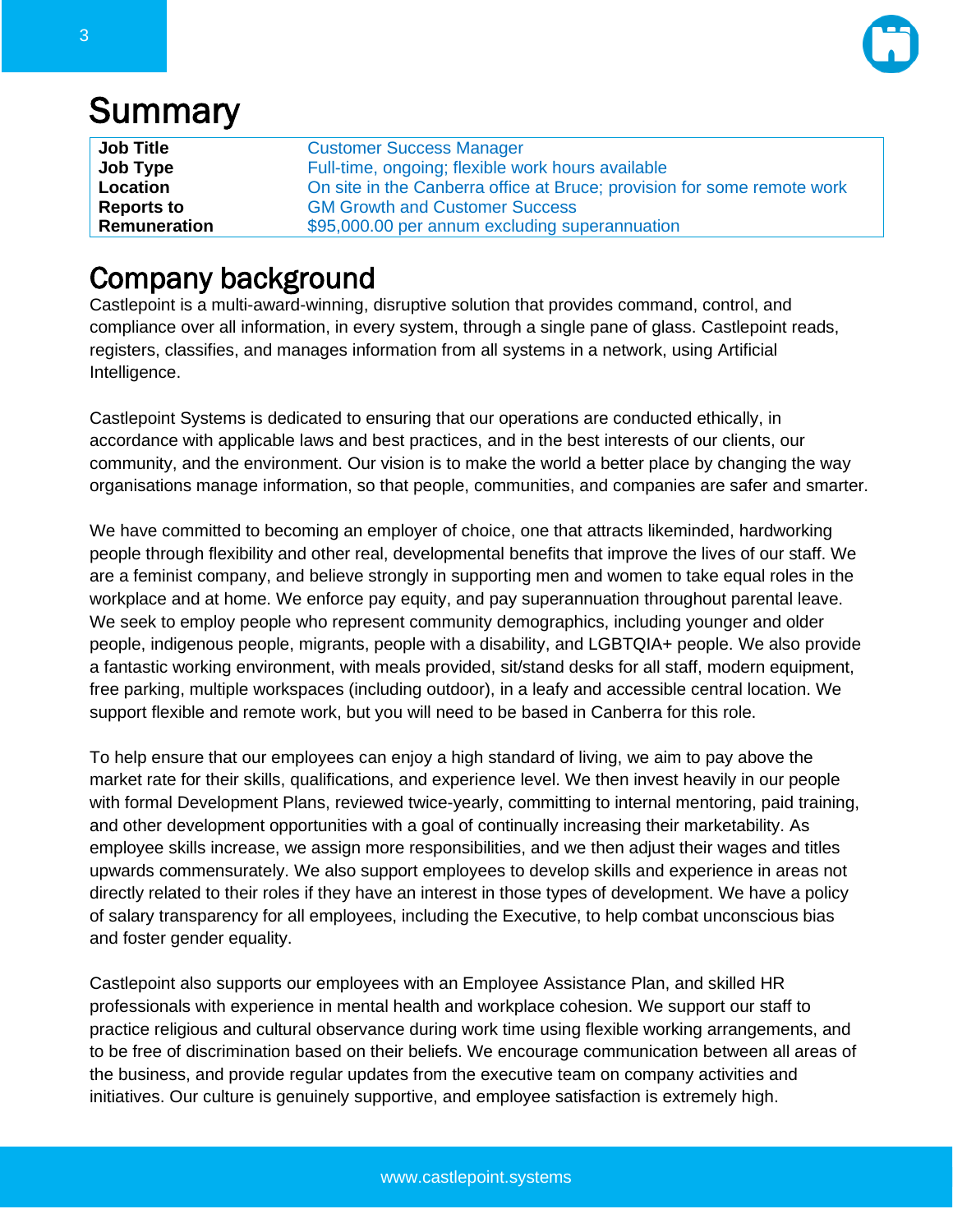

#### <span id="page-3-0"></span>Position Overview Primary purpose of the position

The Customer Success Manager is the expert resource for showing our clients how to get the best value out of their Castlepoint solution, and how to approach their records management, audit, and discovery activities using the power of Artificial Intelligence. In this role, you will be the trusted advisor to our user base, by providing clear and capable advice on system usage and capability, and by working with both business and IT resources to identify new opportunities to expand the use cases of Castlepoint inside their network.

Castlepoint is a vital capability for our clients, who may have engaged us to support their compliance, security, audit, or discovery. Your role will be to make sure they are not only getting the maximum value of the platform for their original requirements, but also leveraging its capabilities beyond their original scope. You will also work with our account managers to identify potential value-added services that arise from Castlepoint's analysis, such as potential business process improvements, security hardening, data migration, system decommissioning, or information governance for example.

To do this role successfully, you will need very strong training, service desk/support, and relationship management skills. You will be a records management expert and be familiar with the challenges of legacy methods and systems for information management and governance.

You will work collaboratively in an agile and flexible way, and will be able to work effectively and collaboratively with our internal teams, as well as client personnel from the operational to Executive level. You will have an open and friendly communication style, be highly professional, and both internal and external contacts will find you to be reliable, responsive, and organized. You will operate with an exceptionally high degree of organisation, so that key communications, requirements, and updates never slip through the cracks.

#### Key Challenges

The company is growing extremely quickly, and demand from new clients and partners is very high. New implementations are frequent, and clients rely on the system for many key business activities. As clients start using the software in more and more areas of their organisation, new use cases arise, and new features are added to the pipeline. It's vital that the solution is reliable and stable, but it is also critical to keep supporting clients with new features as quickly as they can be added.

Ideally, you will have some government experience, and a security clearance at Baseline or above. This is not an essential requirement, but a large proportion of our client base is Federal Government. It will help to have some experience working with this type of customer, and within its constraints. A background with secure systems will also be favorable, as our client base has a high focus on security and privacy, and this is an essential part of our solutions.

Note that this role is Canberra-based but can be delivered remotely for the right candidate.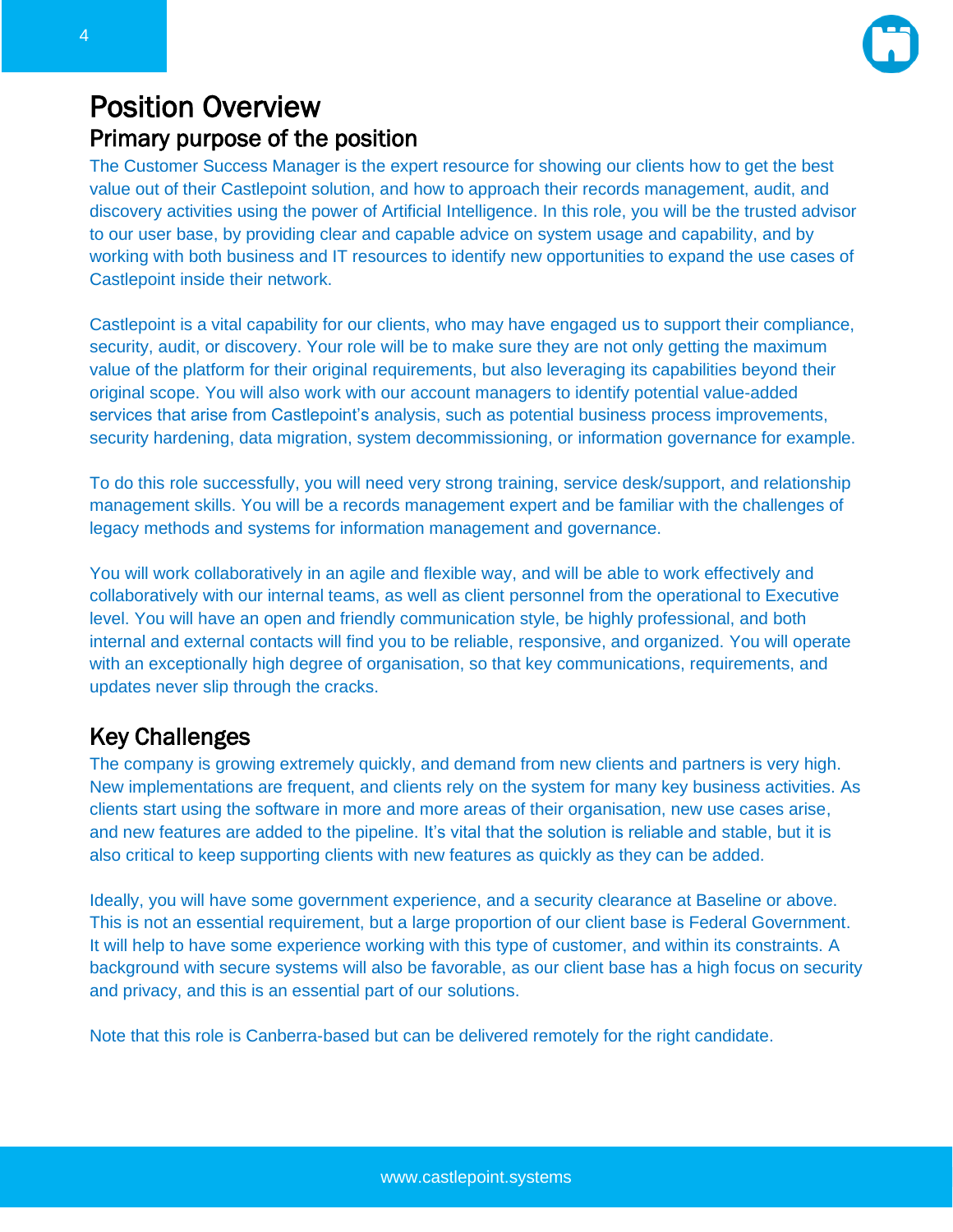

#### Duties and Responsibilities

| <b>Responsibility</b>                       | <b>Breakdown of Tasks</b>                                                                                                                                                                                                                                                                                                                                                                                                                                                                                                                                 | <b>Outcomes/Measures</b>                                                                                                                 |
|---------------------------------------------|-----------------------------------------------------------------------------------------------------------------------------------------------------------------------------------------------------------------------------------------------------------------------------------------------------------------------------------------------------------------------------------------------------------------------------------------------------------------------------------------------------------------------------------------------------------|------------------------------------------------------------------------------------------------------------------------------------------|
| <b>Customer Success</b><br>100% time/effort | Provide advice and assistance<br>$\bullet$<br>Provide updates to clients on new<br>$\bullet$<br>features, trends, emerging issues,<br>and relevant activities<br>Deliver formal and ad hoc training<br>$\bullet$<br>Participate in projects to provide<br>advice on product capabilities<br>Support the BAU team to ensure<br>customer satisfaction<br>Work with the account managers to<br>$\bullet$<br>identify additional opportunities<br>Respond to tickets raised by clients<br>by troubleshooting, answering<br>questions, and providing education | All communications are<br>logged and managed<br>Clients build strong<br>rapport with you<br>Client expertise and<br>capability increases |

### <span id="page-4-0"></span>Skills and Experience Qualifications:

- Relevant records management, audit, legal, or cyber certification/s (**desirable**)
- Australian Government Security Clearance (**desirable)** or eligibility (**essential**)

#### Essential experience:

- 2 years or more previous experience with service desk or training
- 1 years or more experience with records management or information management systems

#### Required Skills:

| Knowledge, skills, and abilities                                  |             | <b>Essential Desirable</b> |
|-------------------------------------------------------------------|-------------|----------------------------|
| Strong written and spoken communication skills                    | ⋉           |                            |
| Strong stakeholder management and customer satisfaction skills    | $\boxtimes$ |                            |
| Records management practice/systems expertise                     | $\boxtimes$ |                            |
| Strong business analysis/process improvement skills               |             | $\boxtimes$                |
| Experience using CRM systems (e.g., Microsoft Dynamics)           |             | ⊠                          |
| Experience using ticket management systems (e.g., FreshDesk)<br>⊠ |             |                            |
| Experience working with government or regulated industry          |             | ⊠                          |

# <span id="page-4-1"></span>Behavioral Competencies

| <b>Type</b>                   | <b>Behaviors</b>                                                           |
|-------------------------------|----------------------------------------------------------------------------|
| <b>Building Relationships</b> | Builds rapport; creates a positive impression; adapts interpersonal style; |
|                               | maintains good working relationships; offers help; builds and maintains    |
|                               | networks; develops cross-functional awareness; manages conflict.           |